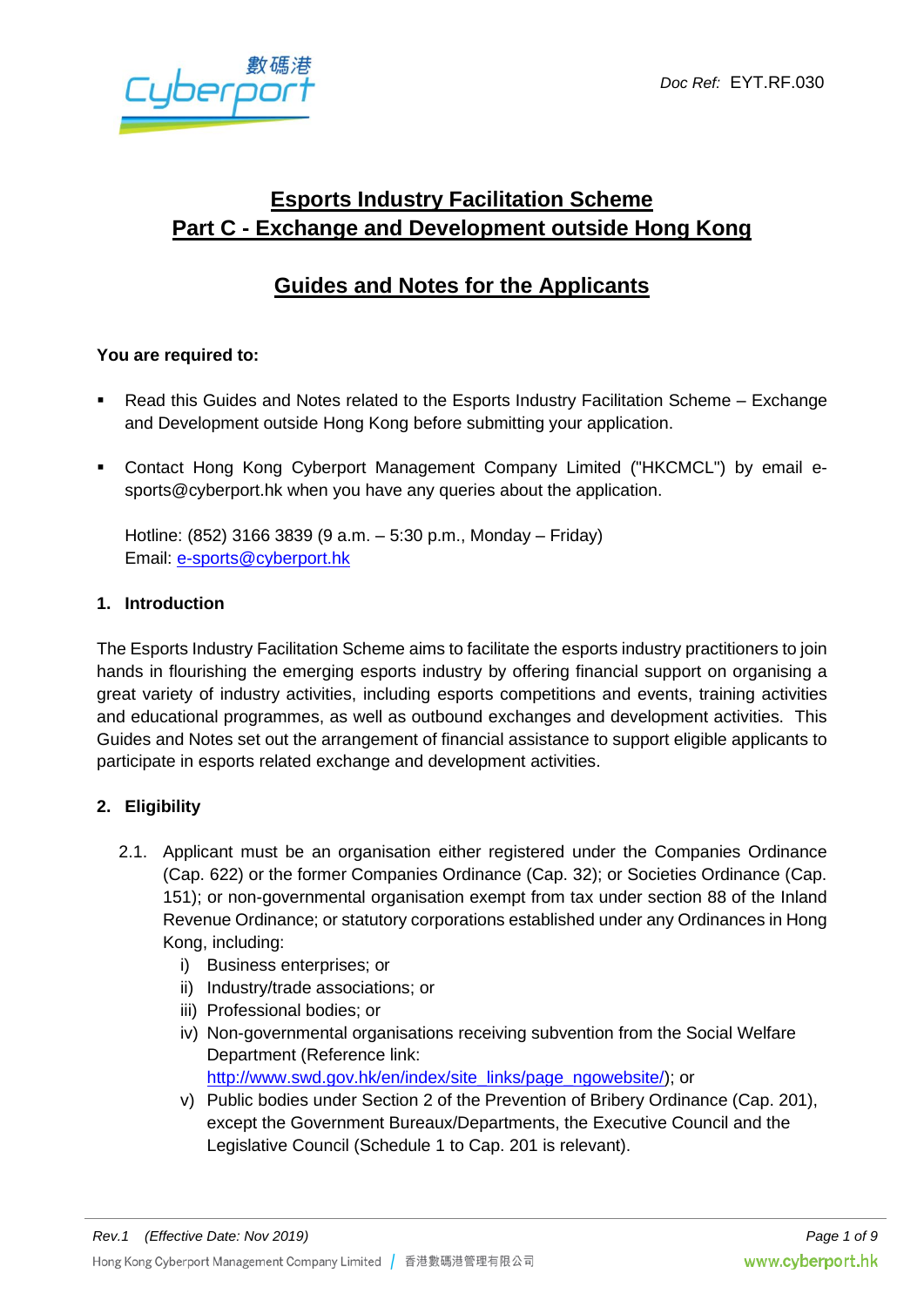iberpe

- 2.2. Applicant shall fall into at least one or more of the following categories of esports industry practitioner:
	- i) Training and education institution, professional academy
	- ii) Industry association, trade association, chamber
	- iii) Game publisher/game licensor
	- iv) Gaming software development
	- v) Hardware/peripherals manufacturer
	- vi) On-spot/online gaming competition/tournament organisation
	- vii) Media platform/broadcaster of esports related content
	- viii)Gaming technologies application/research and development
	- ix) Gaming event production
	- x) Esports team/talent management

#### **3. Scope of Sponsorship**

- 3.1. HKCMCL provides sponsorship to local esports industry practitioners for joining the following esports exchange and development activities ("Activity"). Such Activity must be organised by HKCMCL or operated by organisations endorsed by HKCMCL and with a good reputation and track record:
	- i) Business missions outside Hong Kong
	- ii) Trade fairs/exhibitions outside Hong Kong
	- iii) Esports Tournaments outside Hong Kong
- 3.2. Eligible Activities outside Hong Kong shall include but not limited to the industry exhibitions/trade fairs organised by the following entities:
	- i) HKCMCL, or HKCMCL jointly organises, co-organises the activities with other parties; or
	- ii) Authorised agency commissioned by HKCMCL; or
	- iii) HKSAR government and related organisations, e.g. Hong Kong Trade Development Council, Hong Kong Productivity Council, Hong Kong Tourism Board, etc.; or
	- iv) Registered esports industry associations or relevant professional bodies (refers to the Directory of Hong Kong Trade and Industrial Organisations of the Trade and Industry Department)
- 3.3. For any particular Activity operated by organisations endorsed by HKCMCL, applicant may seek preliminary email written advice from HKCMCL on the eligibility for the sponsorship. HKCMCL will make a preliminary assessment on the eligibility of the Activity in question and provide a written response. However, any subsequent change in the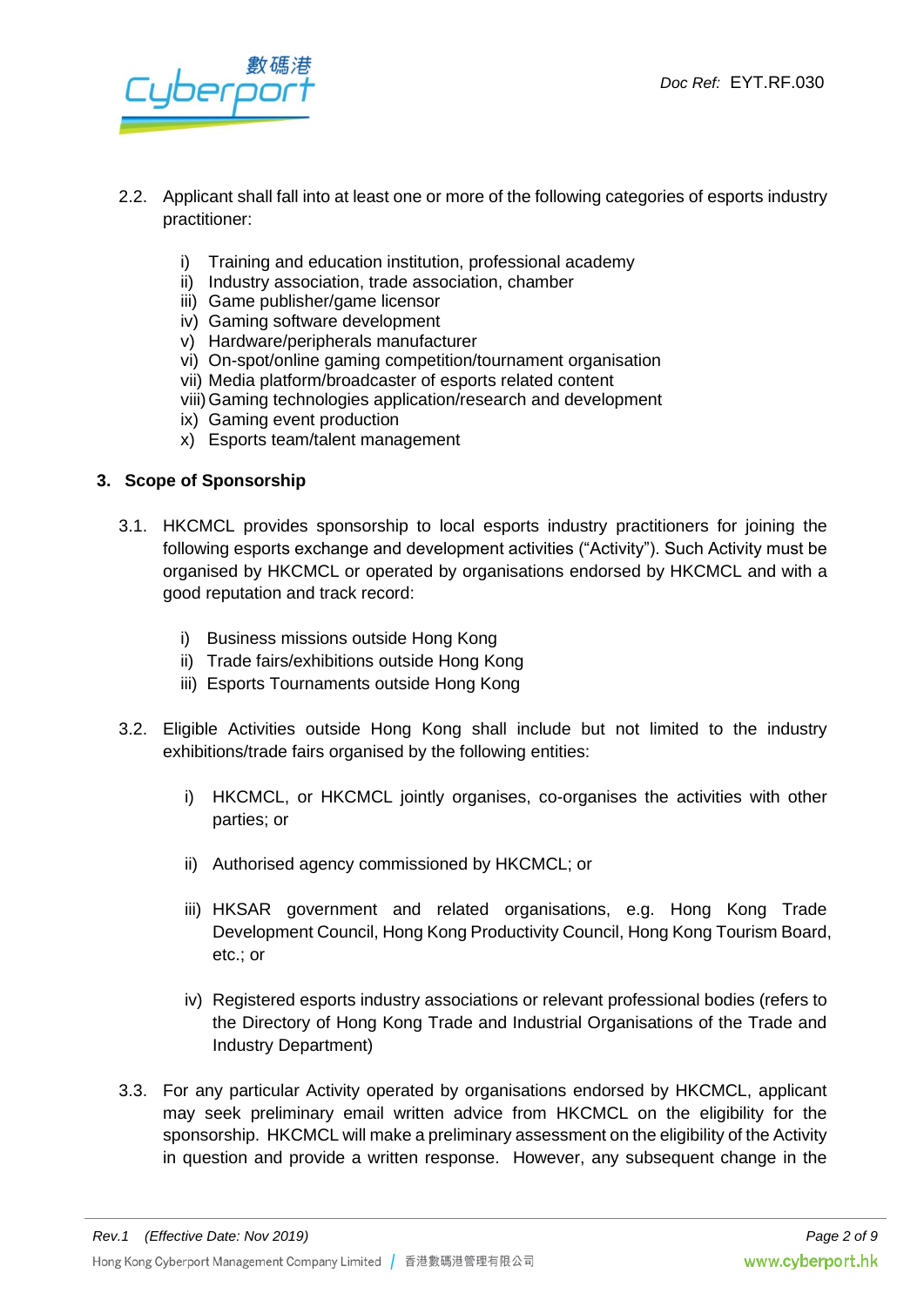

nature, scope or other arrangements of the Activity may affect its eligibility for the financial assistance.

- 3.4. Applicants must have not received and will not receive funding granted by other publicly funded organisations/programmes, which provide support to the same delegation mission and/or marketing exhibitions, and market development support services. Such consideration is on company basis, not on the individuals, shareholders and/or directors of the companies.
- 3.5. HKCMCL reserves the absolute right at all times to determine whether an application has met the conditions for the sponsorship.

#### **4. Coverage of Sponsorship**

- 4.1. Business missions outside Hong Kong
	- 4.1.1. The itinerary of business missions must include attendance of esports activities, and/or business meetings with esports related entities, and/or company visits, and/or business matching sessions for applicants to meet with foreign potential buyers/partners. Business mission comprises purely visits and tours will not be considered.
	- 4.1.2. Applicant must participate in such activities as a delegation member. Applicant must be directly represented by their founders/partners/shareholders, and/or Hong Kong-based salaried employees for the whole period of the activity concerned.
	- 4.1.3. Participation fee of a business mission charged by organiser or its authorised agency to a delegate member will be covered.
	- 4.1.4. Participation by any other means, including outsourcing or subcontracting to a third party, will not be accepted.
	- 4.1.5. Non-fundable items
		- i) In the event that the participation fee of the business missions do not cover hotel accommodation and travelling arrangement, such as flight, ferry, or railway, etc. as a designated service package, or the applicants have other reasons not to take the hotel accommodation and/or travelling means of the designated service package, the applicants will have to bear such expenses on its own. For the avoidance of doubt, the following expenses for selfarranged hotel accommodation and travelling means will be not fundable.
		- ii) Hotel accommodation expenses of the founders/partners/shareholders and/or Hong Kong-based salaried employees of the applicant participating as mission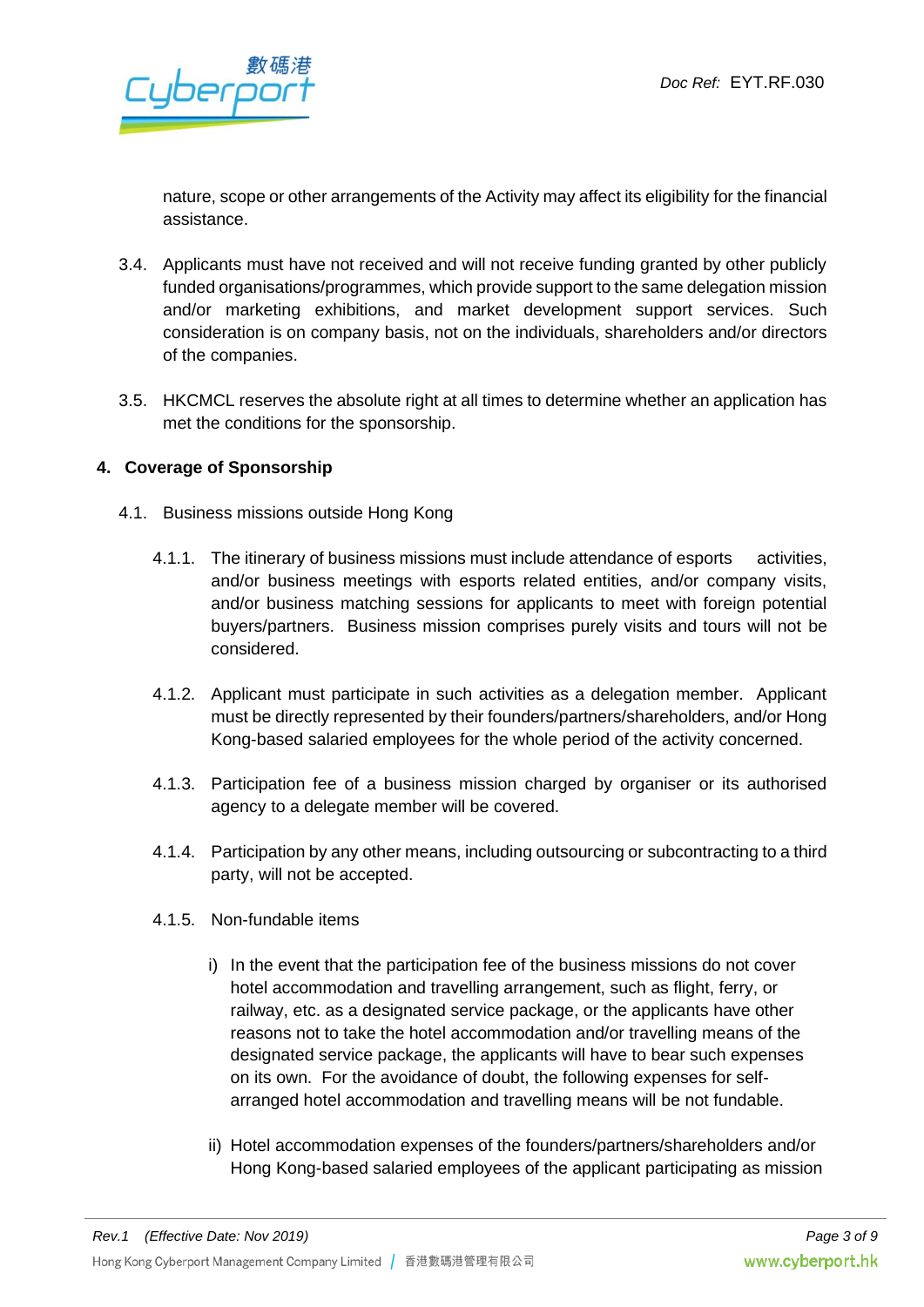Jbere

delegates incurred during the period of the activity concerned will not be covered.

- iii) Travelling expenses of the founders/partners/shareholders and/or Hong Kongbased salaried employees of the applicant participating as mission delegates incurred between Hong Kong and the city where the activity takes place, as well as expenses for in-town transportation related to the participation of the Activity concerned will not be cover.
- 4.2. Esports Tournaments outside Hong Kong
	- 4.2.1. Applicant must qualify for the next stage of overseas tournament through online qualifiers or local offline qualifiers in Hong Kong. The tournament must be hosted by international associations or organizers with decent track records. Details and results of such qualifiers must be present in respective official channels.
	- 4.2.2. Round-trip flight tickets in economy class to the designated location for participating in the respective tournaments.
	- 4.2.3. Accommodation expenses for the stay in designated location for participating in the respective tournaments.
- 4.3. Trade fairs/exhibitions outside Hong Kong
	- 4.3.1. Entrance fee or participation fees charged by organiser or authorised agency for trade fairs/exhibitions.
	- 4.3.2. Rental fee for a standard exhibition booth charged by organiser or authorised agency for trade fairs/exhibitions.
	- 4.3.3. Rental fee charged by organiser or authorised agency for a shared booth with other exhibitors, or for other forms participation of for exhibits to be displayed at a fixed location throughout the whole period of the Activity concerned including showcase and table-top display in the booth area recognised as a "Hong Kong Pavilion".
	- 4.3.4. Applicant participating in such Activities as booth exhibitor must be directly represented by their proprietors/partners/shareholders, and/or Hong Kong-based salaried employees for the whole period of the Activity concerned.
	- 4.3.5. Participation by any other means, including outsourcing or subcontracting to a third party, will not be accepted.
	- 4.3.6. Non-fundable items: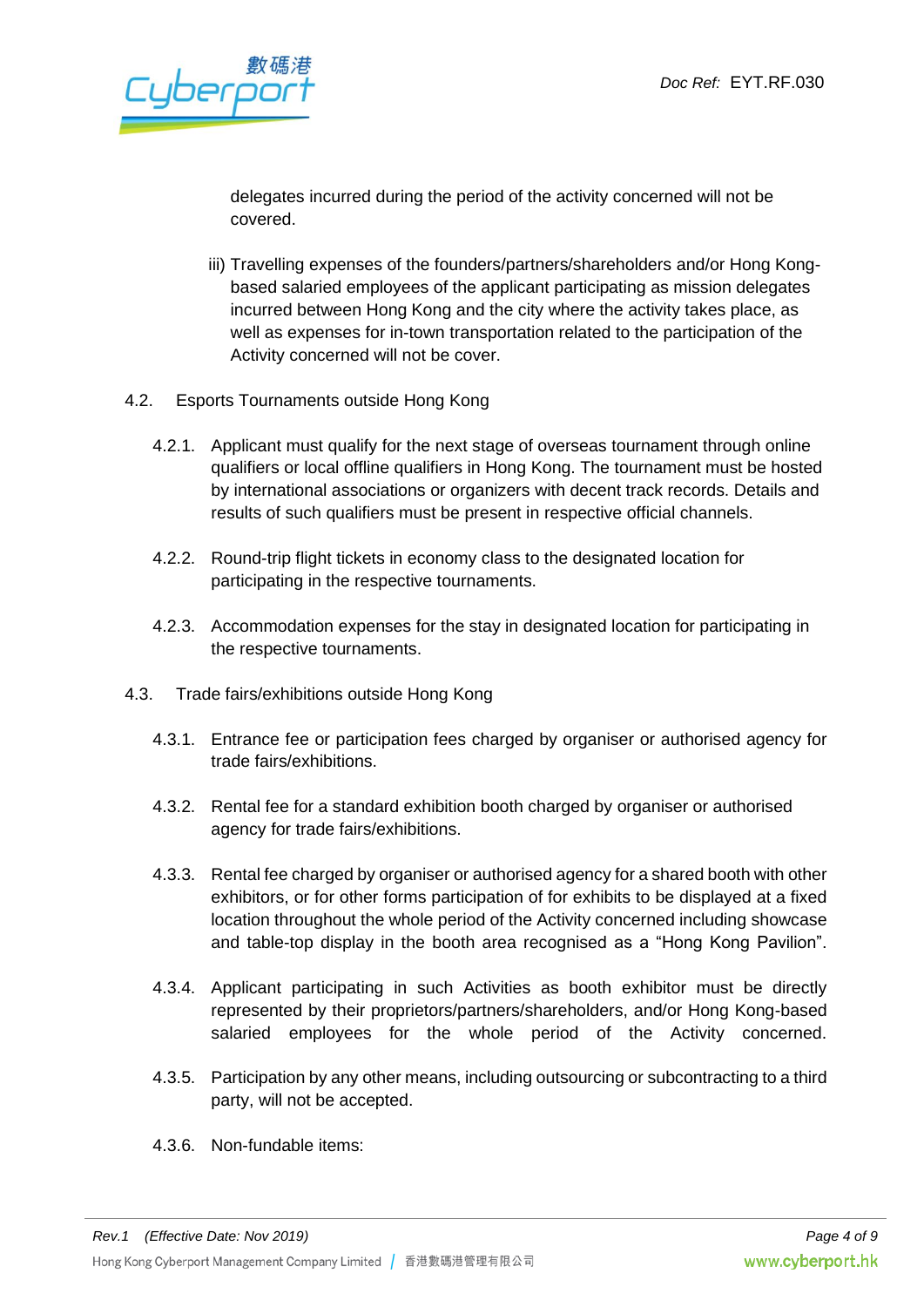berno

- i) Construction, set-up and design fee on booth, transportation expenses for the components of booth and exhibits, and rental charges for booth furniture for trade fairs/exhibitions.
- ii) Expenses for purchasing reusable items and the operation costs of booth (such as salaries of employees) will not be covered.
- iii) Fee for placing advertisement in catalogue of a trade fair/exhibition, and/or onsite printed advertisement, and/or printing of brochures/leaflets, and/or production of souvenirs/marketing collaterals, and/or any form of digital advertising will not be covered.
- iv) Hotel accommodation expenses of the founders/partners/shareholders and/or Hong Kong-based salaried employees of the applicant participating as booth exhibitors/co-exhibitors incurred during the period of the Activity concerned will not be covered.

## **5. Sponsorship**

- 5.1. Maximum amount of sponsorship per application
	- 5.1.1. Each application should cover expenditures related to exchange and development activity only. The maximum amount of sponsorship for each successful application will be 50% of the total approved expenditure incurred by the applicant or HK\$50,000, whichever is the less. HKCMCL has the absolute right to adjust the portion of support according to actual business needs.
- 5.2. Maximum cumulative amount of sponsorship per applicant
	- 5.2.1. There is no limit on the number of applications by an applicant for the sponsorship. However, each applicant may receive sponsorship from HKCMCL up to a cumulative limit of HK\$200,000 only throughout the validity of the Esports Industry Facilitation Scheme.
	- 5.2.2. If the expenditure items covered by an application are paid in a currency other than Hong Kong Dollars, HKCMCL reserves the absolute right at all times to use prevailing market exchange rates to determine the equivalent amount of the expenditure in Hong Kong Dollars. HKCMCL will not be liable for any discrepancy, due to fluctuation of exchange rate.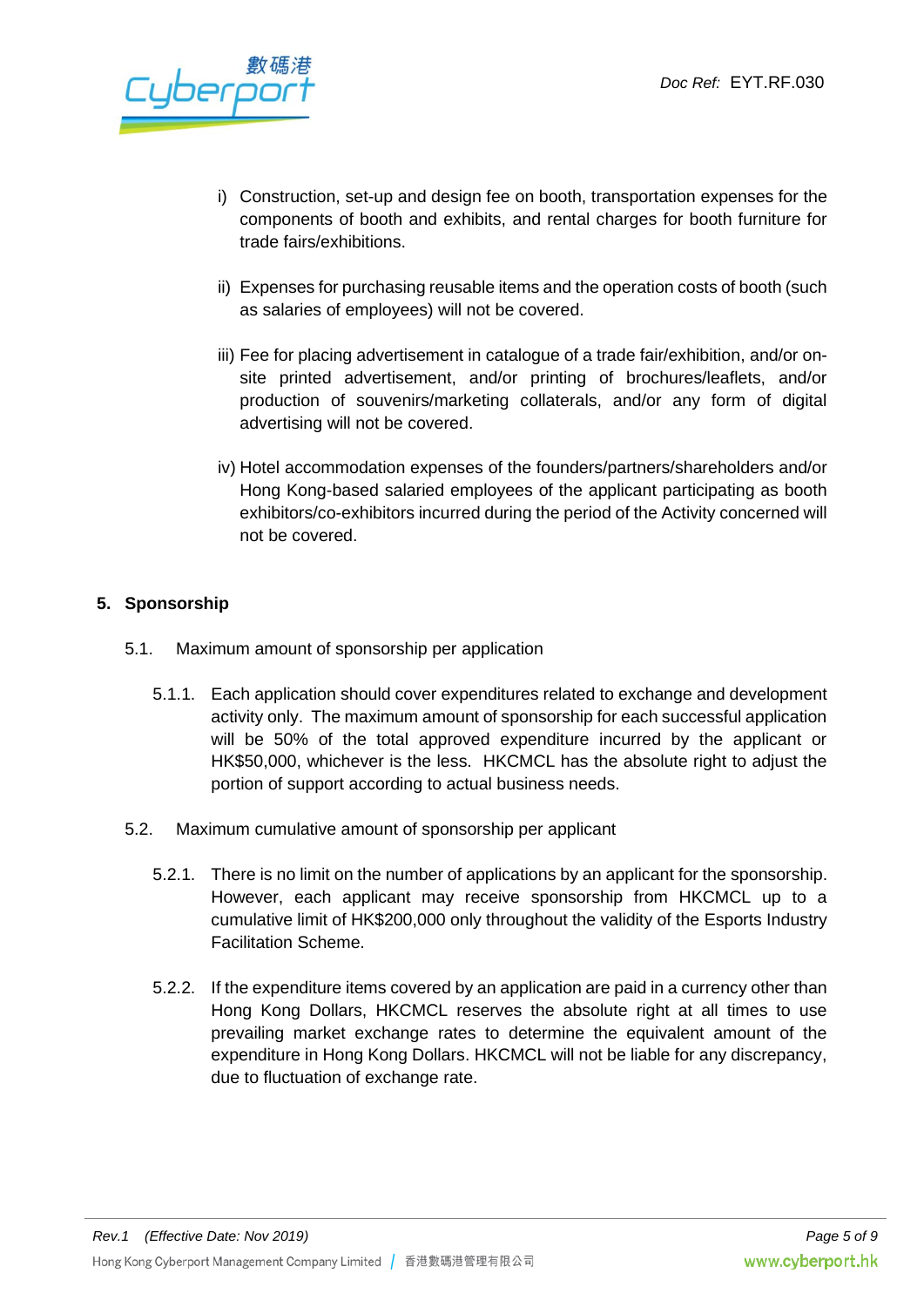

#### **6. Participation in Other Funding Programmes**

- 6.1. Applicants shall make a true, full and accurate disclosure of funding on the delegation missions and marketing exhibitions from all other publicly and/or privately funded programmes, but not limited to:
	- i) all applications in progress to such programmes;
	- ii) all successful applied applications to such programmes
- 6.2. Applicants shall, at any time when requested, provide evidence of payments made or received in respect of such publicly and/or privately funded programmes.
- 6.3. Applicants shall inform HKCMCL immediately if there are any subsequent changes to the above information (and when requested, provide evidence of payments made or received in respect of such programmes after the date of submission).
- 6.4. If Applicants have received or will receive any other direct publicly funded organisations/programmes for any expenditure item(s) of the Activity, they should not apply for sponsorship from the Esports Industry Facilitation Scheme for the same funded expenditure item(s) under the same Activity. HKCMCL reserves the absolute right to determine whether an application is in conflict with the above conditions.

#### **7. Application Process**

- 7.1. An applicant organisation shall fill in and submit the Esports Applicant Eligibility Check Form (EYT.SF.010).
- 7.2. Upon the approval from HKCMCL, the applicant should submit Esports IFS Application Form – Exchange and Development outside Hong Kong (EYT.SF.030) at least 60 working days before the departure date of the Activity.
- 7.3. Application should be completed by the principal applicant or the director or a shareholder of the applicant. Otherwise, it will not be processed.

#### **8. Result Announcement**

8.1. Successful applicants shall be notified by email from HKCMCL via [e](file://///fsi-storage/YouthTeam/E-sports/Scheme/EIFS%20&%20EIS%20GN,%20Forms/EIS%20&%20Internship%20Scheme%20New%20Form%20Edit/Batch%203/Scheme%20C/e-sports@cyberport.hk)[sports@cyberport.hk.](file://///fsi-storage/YouthTeam/E-sports/Scheme/EIFS%20&%20EIS%20GN,%20Forms/EIS%20&%20Internship%20Scheme%20New%20Form%20Edit/Batch%203/Scheme%20C/e-sports@cyberport.hk)

#### **9. Acceptance of Funding Scheme**

9.1. Successful applicants shall reply a written response by email to confirm the acceptance within 14 working days of the date of the result announcement.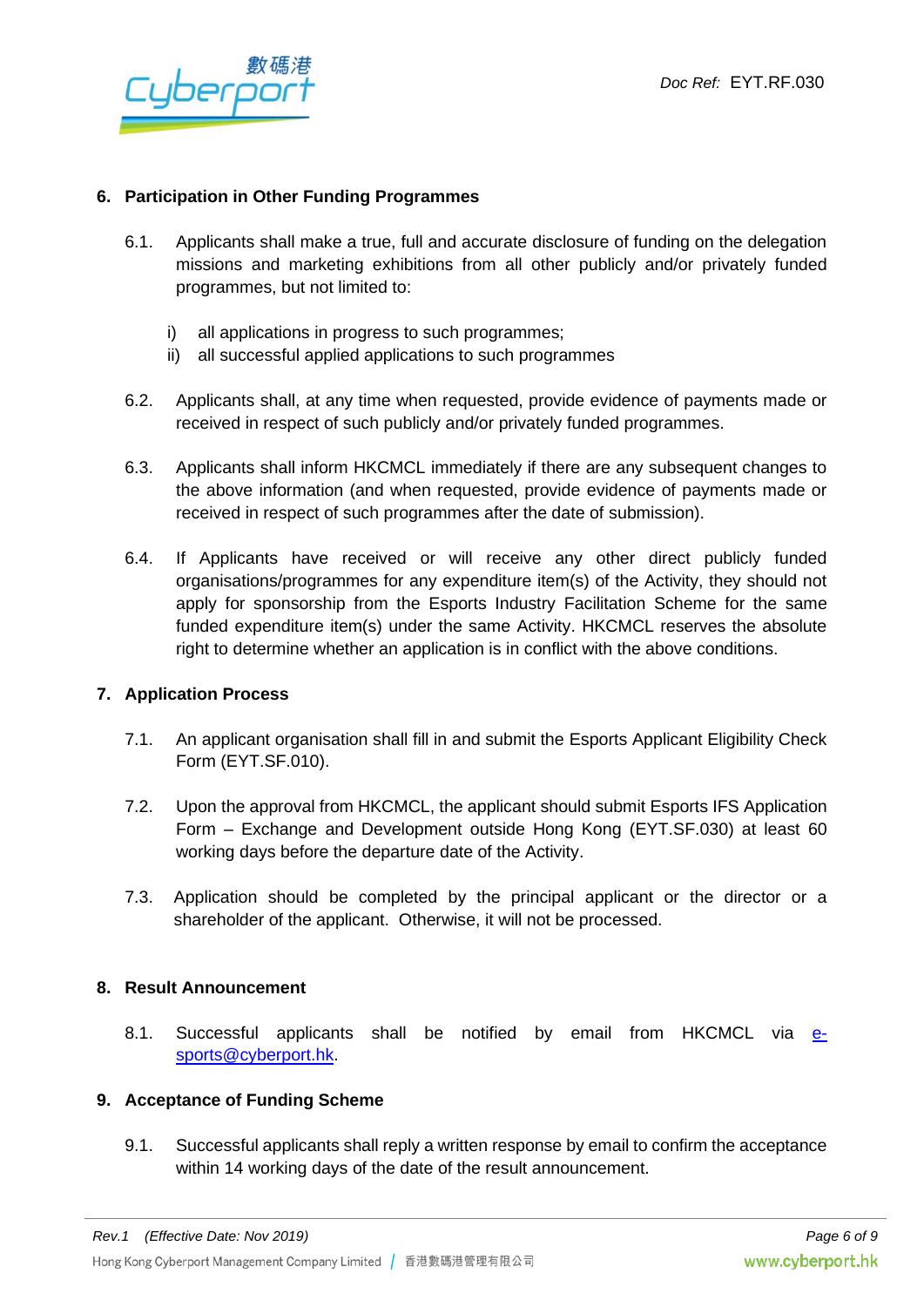

9.2. If HKCMCL does not receive any written response within the time frame state above, HKCMCL shall assume that the applications have withdrawn their applications. The subject application will be dismissed without further notice.

#### **10. Commitment**

- 10.1 The applicant is not entitled to charge any interest or claim any compensation or relief of whatsoever nature against the HKCMCL in the event of any late or withholding of payment of the approved grant for any reason whatsoever.
- 10.2 If applicants have received or will receive from any other direct publicly funded organisations/ programmes for any expenditure item(s) of the event/ activity, the same expenditure item would not be funded by the funding scheme under application.
- 10.3 HKCMCL reserves the absolute rights to make changes to programme requirements as set out in any published guidelines and submission templates related to the Esports schemes.

#### **11. Reimbursement Procedure**

- 11.1. Applicant should submit Esports IFS Reimbursement Form Exchange and Development outside Hong Kong (EYT.SF.070) by email to e-sports@cyberport.hk within 30 working days after the completion date of the Activity, together with the requisite supporting information.
- 11.2. Previous approval for an application for sponsorship in relation to a particular Activity does not guarantee that the same Activity will be eligible for sponsorship in the future. HKCMCL will evaluate each Activity and application having regard to the prevailing circumstances. HKCMCL reserves the absolute right at all times to review the eligibility of any Activity.
- 11.3. Late submission of an application will not be accepted. Applicant at all times should note that it is their responsibility to ensure that their applications are received by HKCMCL before deadline.
- 11.4. Applicant should submit the following supporting documents/information for each exchange and development activity concerned, including:
	- i) A copy of each receipt and payment proof in relation to payments made by the applicant for expenditure items concerned.
	- ii) An original copy each of the relevant invoices/quotations/contracts (showing detailed contact information of the issuing organisation). The name of the payer shown on the receipt(s) must be the same as the name of the applicant.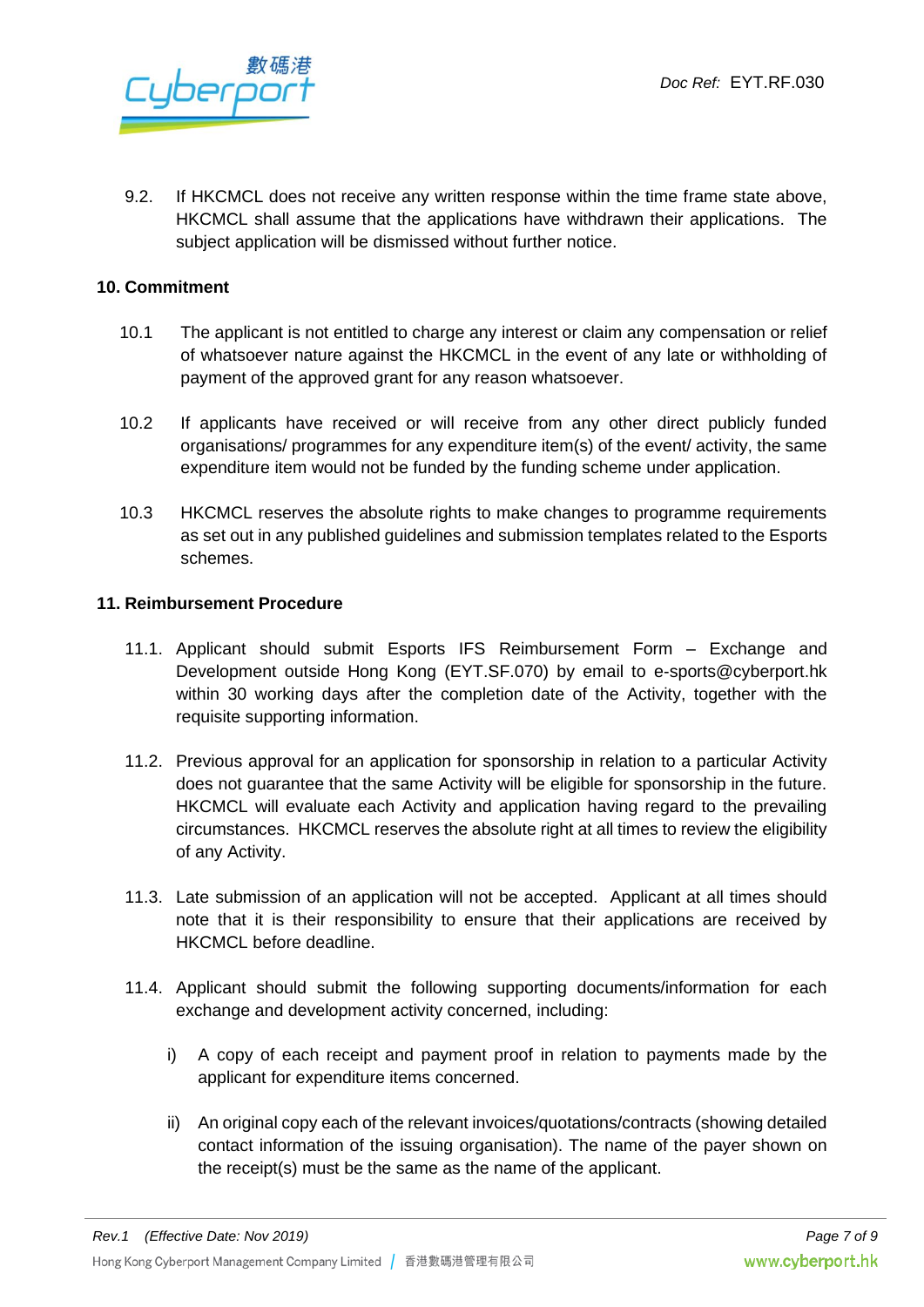

- 11.5. Only fees paid by Applicant to the organiser/co-organiser/relevant operator/service provider of Activity are eligible. Fees paid by any third party on behalf of Applicant, regardless of its relationship with the Applicant, are not eligible. Any expenses that may be refunded by the organiser/co-organiser/operator/service provider or other organisations/parties of the activity concerned (e.g. refundable tax and deposits for participation in the activity) are also not eligible.
- 11.6. For applications in relation to participation in trade fairs/exhibitions, the following supporting documents/information should also be submitted:
	- i) Information pertaining to the trade fairs/exhibitions, including name of the organiser, activity name and date of the activity, etc.;
	- ii) Exhibitors' list showing clearly the full company name of the applicant, booth/stand number and Hong Kong contact details;
	- iii) Photos of exhibition booth/other form of participation records showing clearly the exhibitor's full name (which should be the same as the full name of the applicant enterprise), booth number, all exhibits and the complete layout of the booth/other form of participation;
	- iv) Evidence to substantiate the applicant's full participation in the activity (such as exhibitor's badge, travelling and accommodation proofs in respect of founders/partners/shareholders/Hong Kong-based salaried employees participating in activities outside Hong Kong);
	- v) Evidence showing that participants of the activity are the founders/partners/shareholders/Hong Kong-based salaried employees of the applicant organisation (such as Mandatory Provident Fund records of the month when the activity is conducted, employment contract, salary payment record, and Employer's Return of Remuneration and Pensions for the Inland Revenue Department);
- 11.7. Reimbursement Form together with all required supporting documents, including but not limited to, a post-event report with event photos, original invoices, receipts and signed quotations must be submitted within 30 working days after the end date of the Event/Activity. All submitted information for reimbursement purpose will not be returned;
- 11.8. If necessary, HKCMCL may require Applicant to provide additional documents (e.g. copy of bank records/credit card statements/bank cheque/cashier order/telegraphic transfer records showing the full company name of the applicant enterprise) to substantiate full payment of the expenses incurred at the activity concerned. HKCMCL reserves at all times the absolute right to determine whether a particular expenditure item is eligible for the scholarship;